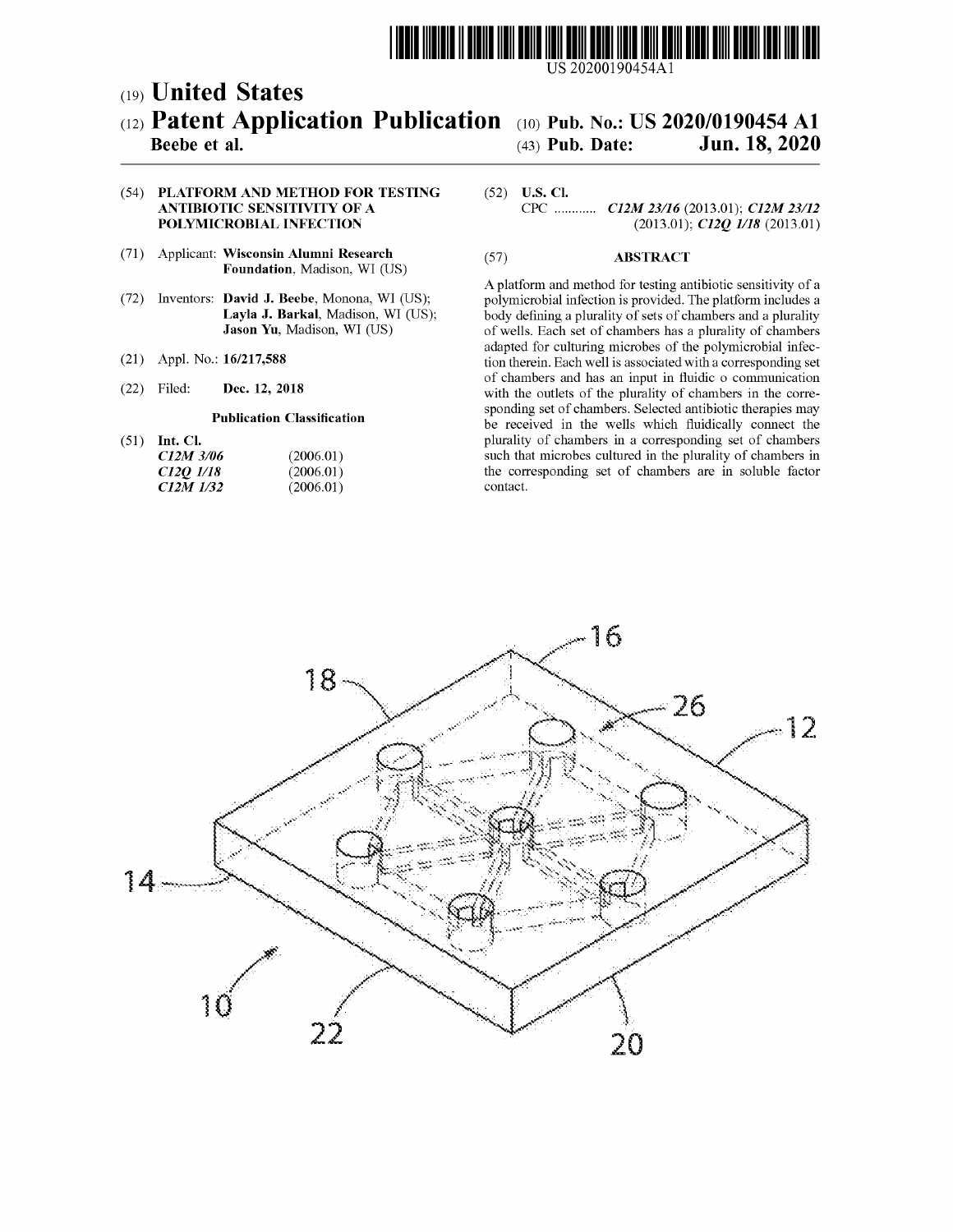





FIG. 2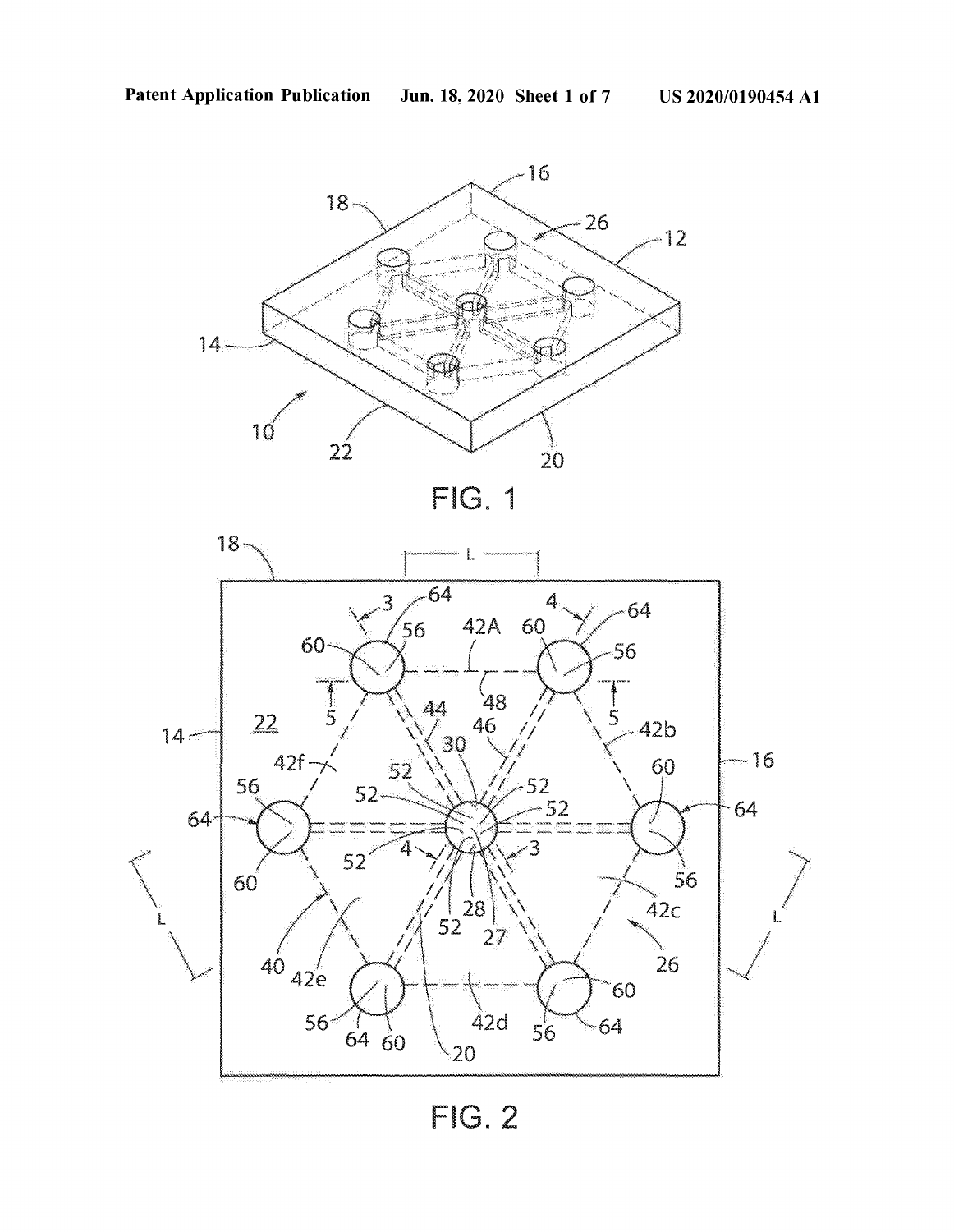



FIG. 2b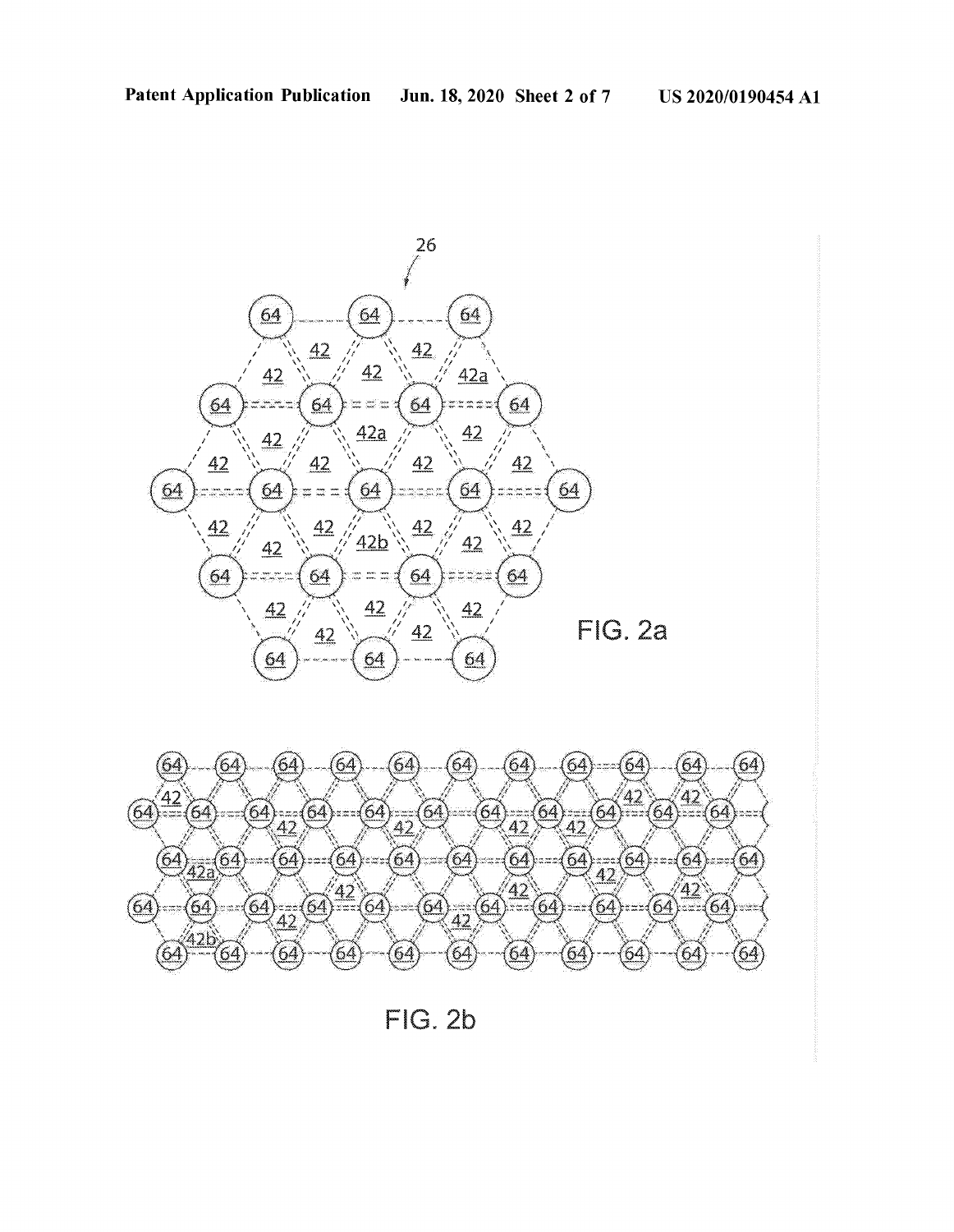





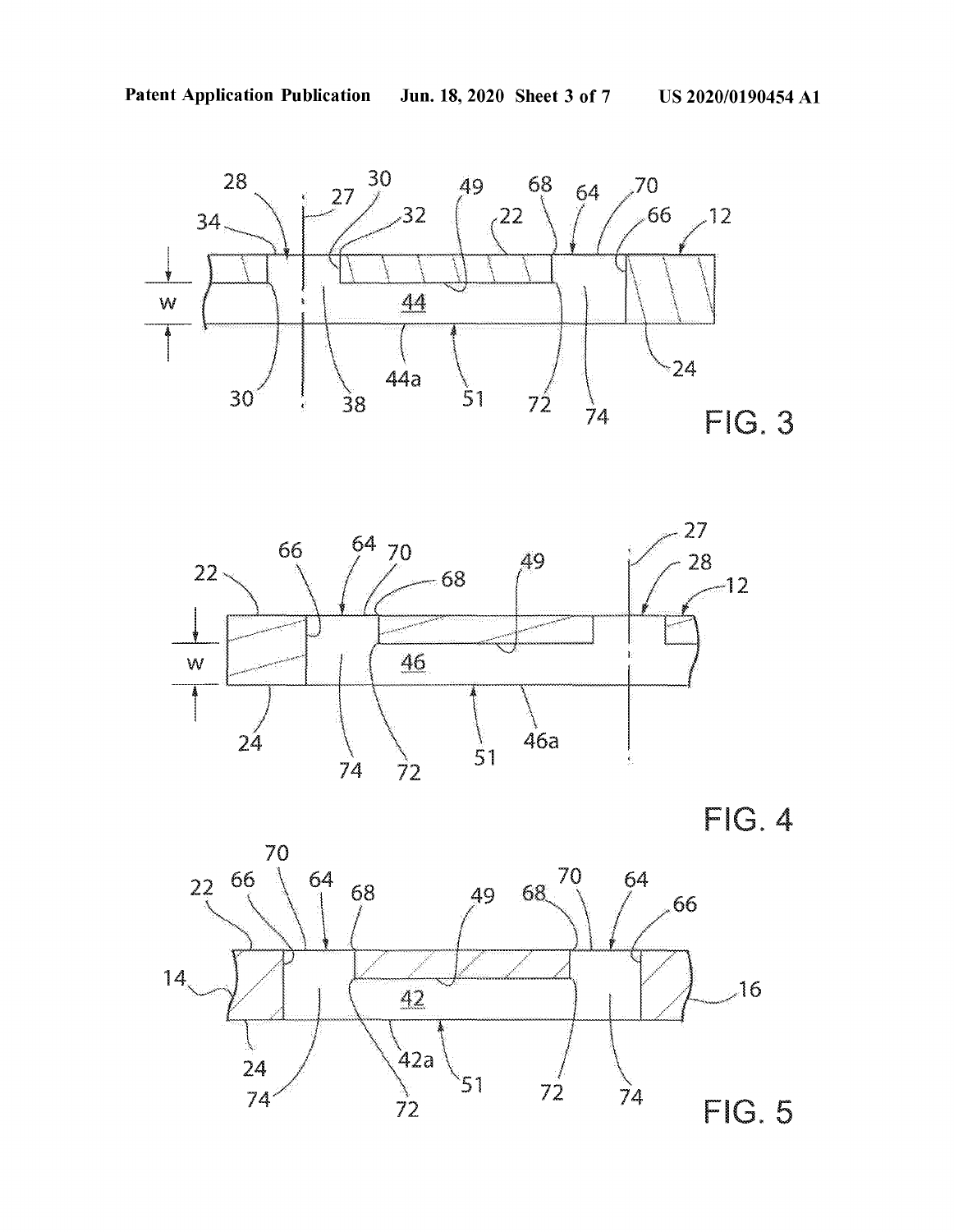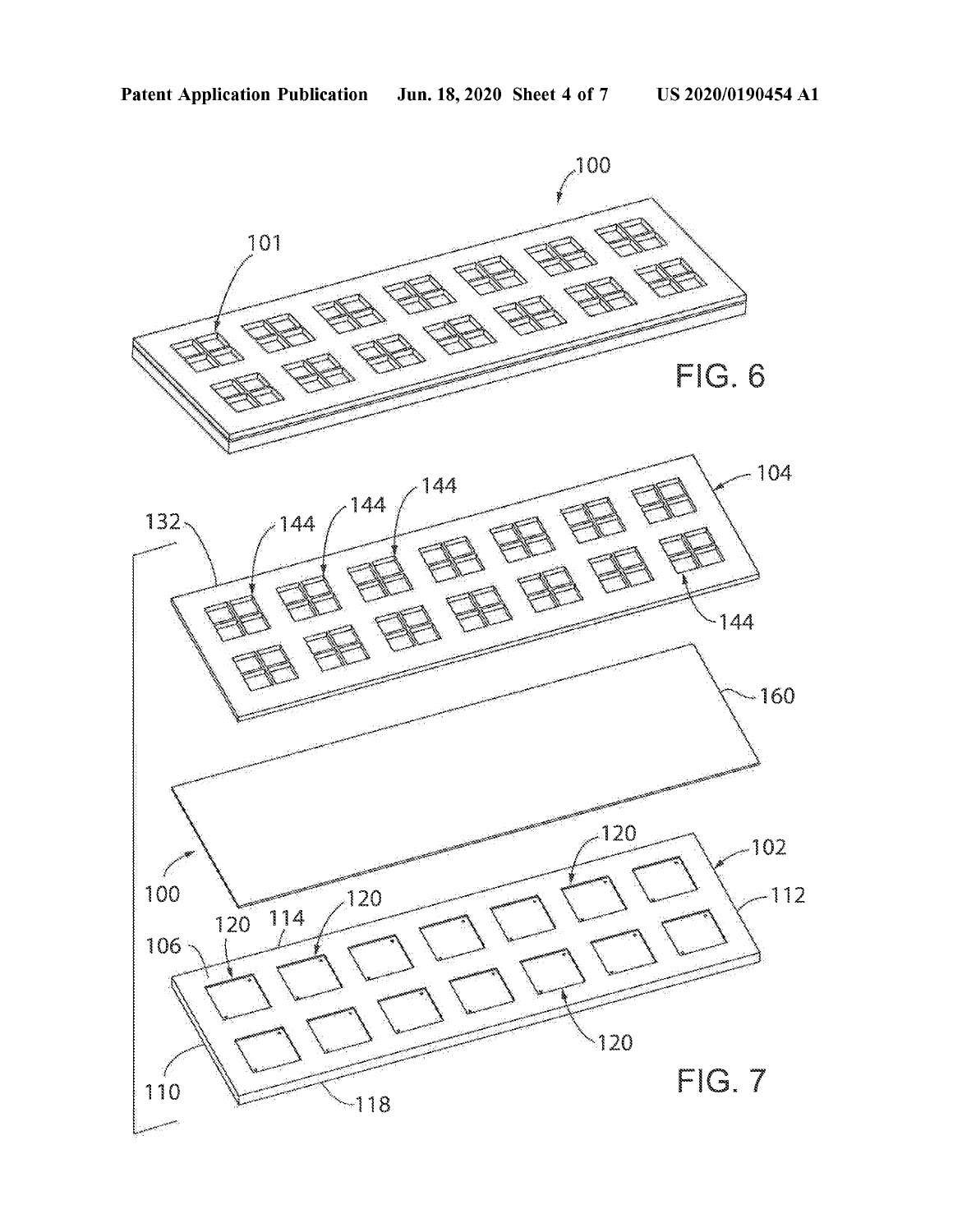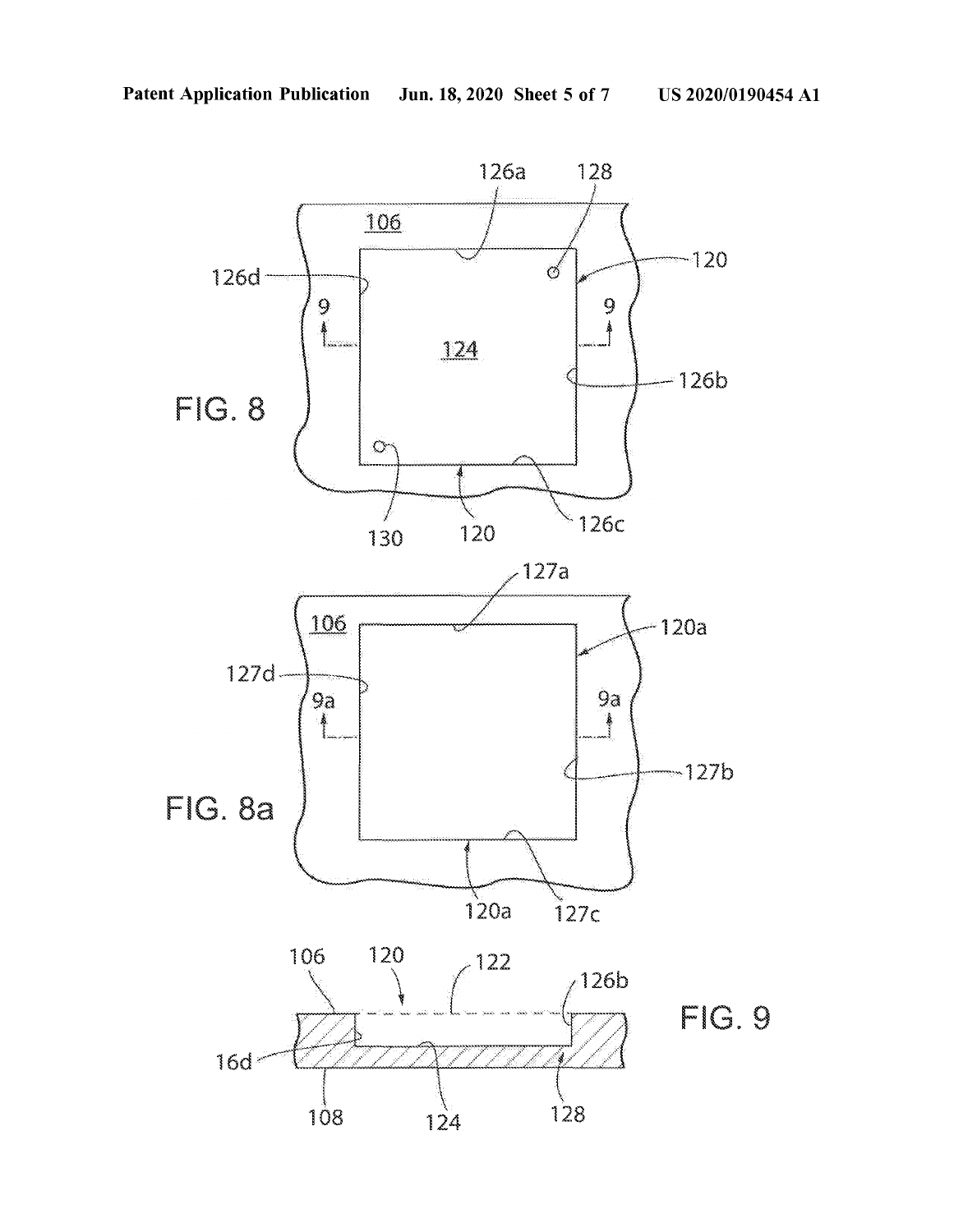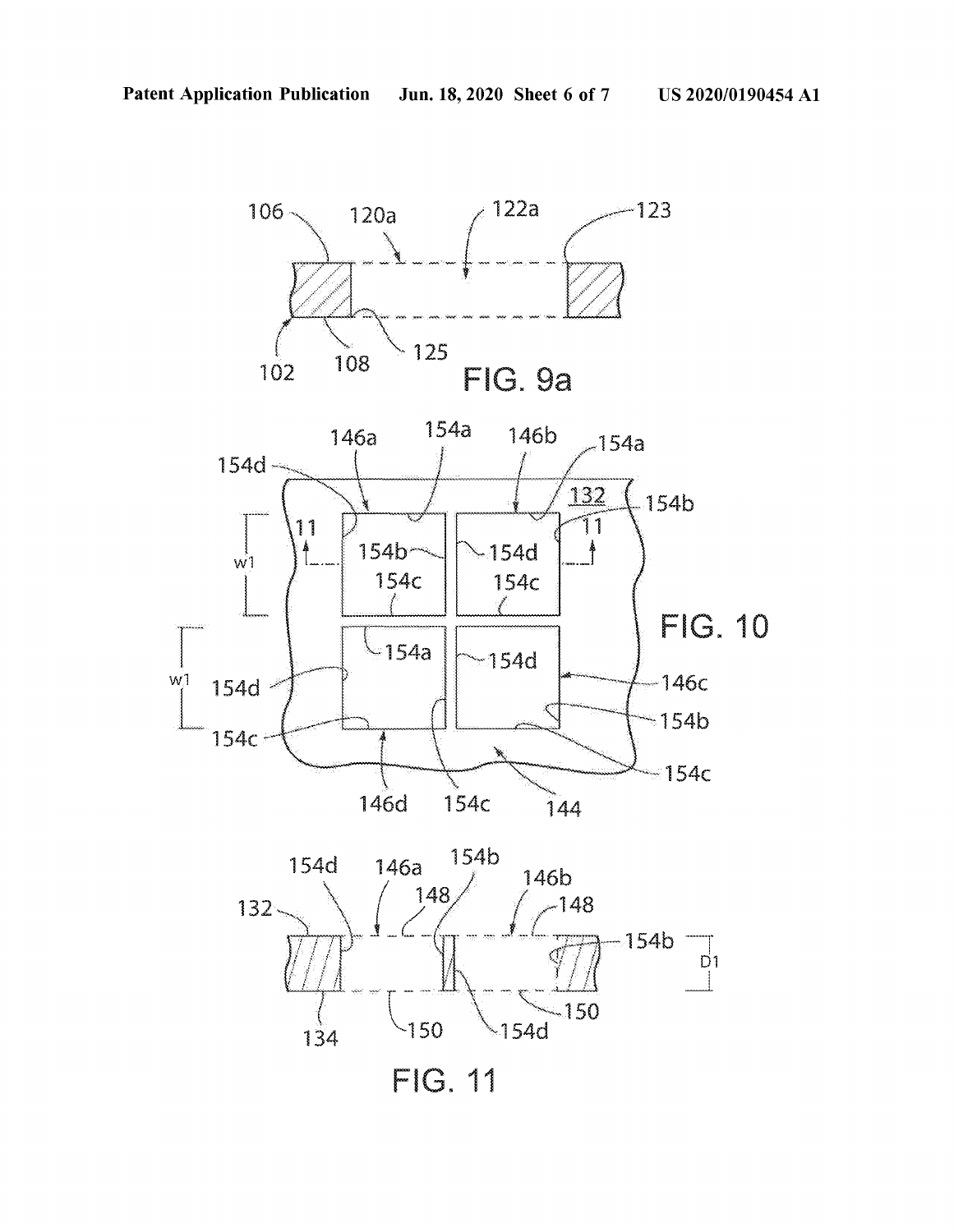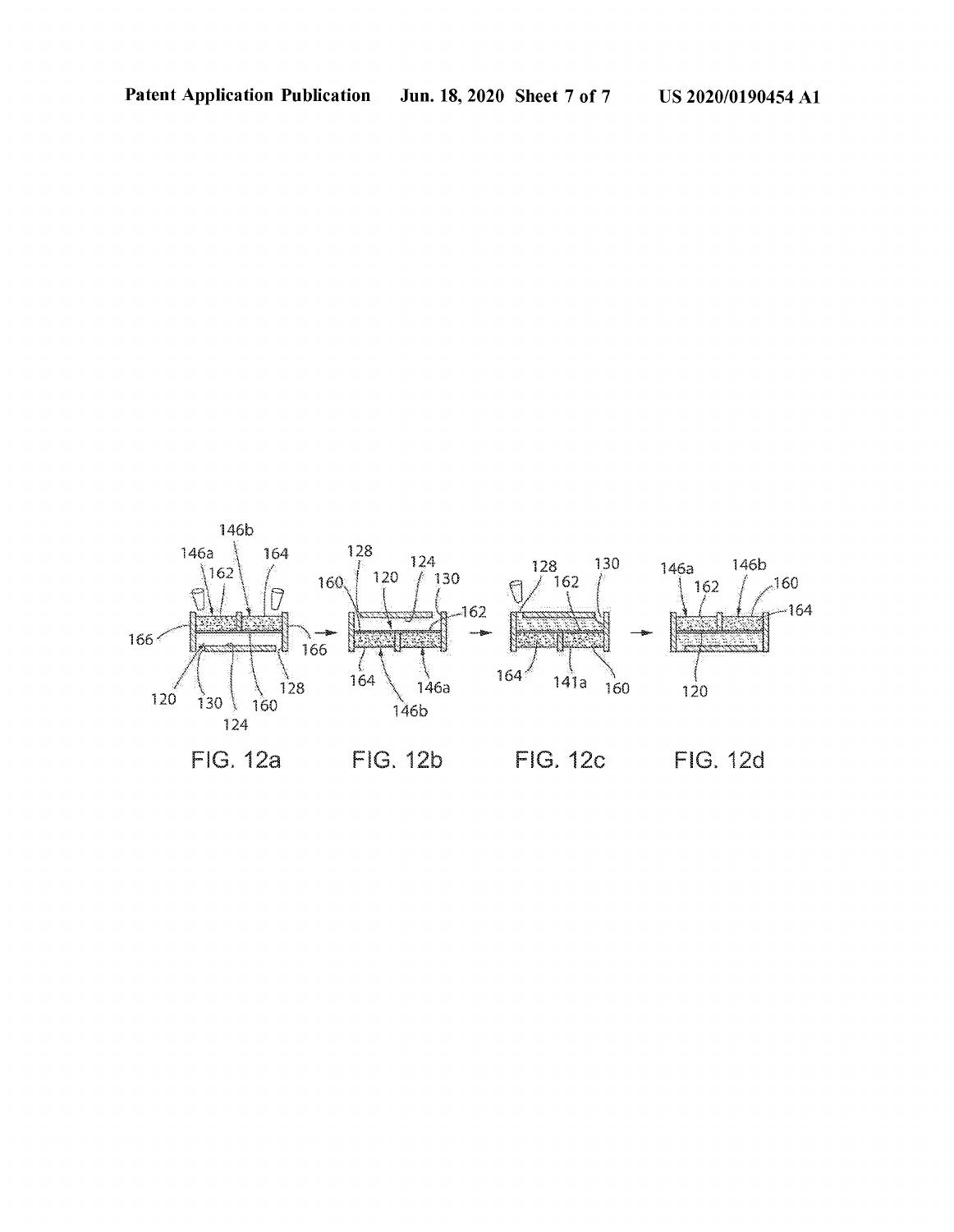## **PLATFORM AND METHOD FOR TESTING ANTIBIOTIC SENSITIVITY OF A POLYMICROBIAL INFECTION**

# FIELD OF THE INVENTION

**[0001]** This invention relates generally to antibiotic sensitivity testing, and in particular, to a platform and method for testing antibiotic sensitivity of a polymicrobial infection by culturing multiple bacterial strains in soluble-factor communication with each other.

#### BACKGROUND AND SUMMARY OF THE INVENTION

**[0002]** Early microbiology studies are primarily based on adaptations of a one microbe, one disease hypothesis, known as Koch's postulates, introduced in the late 1800s. Koch's postulates states that a disease causing microbe should have the following four criteria: 1) the microbe must be found in all organisms affected from the disease, but not in healthy organisms; 2) the microbe must be isolatable from the disease affected organism and also grown in pure culture; 3) the pure cultured microbe should be able to cause the same disease when introduced into a healthy organism; and 4) the microbe must be able to be isolated from the infected organism and be identical to the original isolated strain. More recently, however, researchers have realized that microbes do not exist as single entities, but as complex multispecies communities in the majority of environments ranging from soil to the gastrointestinal tract of animals. These multi-microbial species interactions play a significant role in human health and pathology. For instance, the human gut alone has an estimated 500 to 1000 different microbial species. Different members within the microbial community interact locally in ways that can affect the dynamics and stability of the population as a whole. The role of these interactions in human health and pathology has recently emerged, with various studies showing that microbial communities inhabiting the gut play a critical role in human pathologies like diabetes, obesity, Parkinson's, Alzheimer's, and even cancers.

**[0003]** Recent advances in both throughput and cost reduction in metagenomic sequencing technologies have enabled the study of microbiomes and their participating members with unprecedented throughput and offer insight into a more systems-level understanding of the identities of microbial community members, Despite progress in these areas, much remains to be understood regarding how the individual members of a community interact with their adjacent neighbors and the physiological functions that arise from these interactions within their microenvironment. Multi-variable combinatorial screening is a universal critical step in the development of combinatorial drug treatments, stem cell differentiation, studying cell-cell/microbe interactions, among many other applications involving multi-parameter experimental optimization.

**[0004]** Current standard technologies for studying microbial communities include 16S ribosomal RNA (rRNA) sequencing, fluorescence in situ hybridization (FISH), macroscale (mostly pairwise) co-cultures, and computer-based modeling. 16S rRNA sequencing can provide valuable information regarding which microbial species are present within a community, but cannot elucidate what interactions occur between which members of the community. FISH can provide information regarding the spatial distribution of different microbial species within a sample, but cannot infer functional readouts, is challenging to perform and is also limited to the number of fluorescent probes and wavelengths available. Pairwise co-cultures are generally performed in conventional laboratory culture vessels like multi-well plates, tubes, and solid agar plates. Although suitable for small scale interaction screens for a handful of communities, the process is ill suited for taking on the colossal task of screening and re-assembling the vast parameter space of interactions for even small numbers of microbial species. Additionally, macroscale liquid cultures are prone to disturbance by convective flow, causing rapid mixing and dilution of localized diffusible factors, As a result, valuable local interaction phenotypes could be lost, Computer based modeling is useful for gaining understanding of how competition and cooperation within a microbial community can maintain stability, survival, and biodiversity, such as "rock-paperscissors" interaction dynamics, and fills some of the gaps in current experimental limitations in screening multi-species interactions. However, the results obtained from modeling biological systems is highly hypothetical and often not translatable to real-world conditions,

**[0005]** In view of the foregoing, it is evident that there exists a significant need for practical microscale co-culture tools with sufficient throughput to allow for large scale screening of microbial community interactions at the microscale. This is a critical piece of the puzzle to enable scientists to gain functional insight and understanding of how different community members interact and drive community behavior within the microenvironment. Development of microscale co-culture tools with sufficient throughput to allow for large scale screening of microbial community interactions at the microscale could lead to important insights into future clinical treatment strategies. For example, studies have shown that microbes in cocultures can exhibit differing responses to antibiotic treatment compared to those in isolation, in which the microbial members in cohabitation can either antagonize or potentiate antibiotic susceptibility to the whole community. Hence, in the context of polymicrobial infection, interplay between two or more invading pathogens is likely clinically significant and unfortunately, unaccounted for with current methods.

**[0006]** Heretofore, patients found to have an infection undergo antibiotic sensitivity testing performed on their specific bacterial pathogens. This type of testing helps clinicians select antibiotic therapy in a patient-specific manner. Unfortunately, antibiotic sensitivity testing can be a poor predictor of patient outcome. For example, in the phase 3 clinical trial for cefotaxime, a "sensitive" test result, in the best case scenario, meant 93% of patients would respond. Importantly, 64% of patients who had a "resistant" test result also responded to the antibiotic therapy. Both sources of error are clinically significant. Clinicians want to treat patients with antibiotics that are effective and also provide good antimicrobial stewardship by avoiding jumping to backup/reserve antibiotics if other, more frequently used options, would also be effective.

**[0007]** There are a number of factors that contribute to the poor predictive value of state of the art antibiotic sensitivity tests, most of which come back to the fact that the assay is oversimplified; it is performed on pure bacterial isolates. It neglects the role of both the patient's immune system and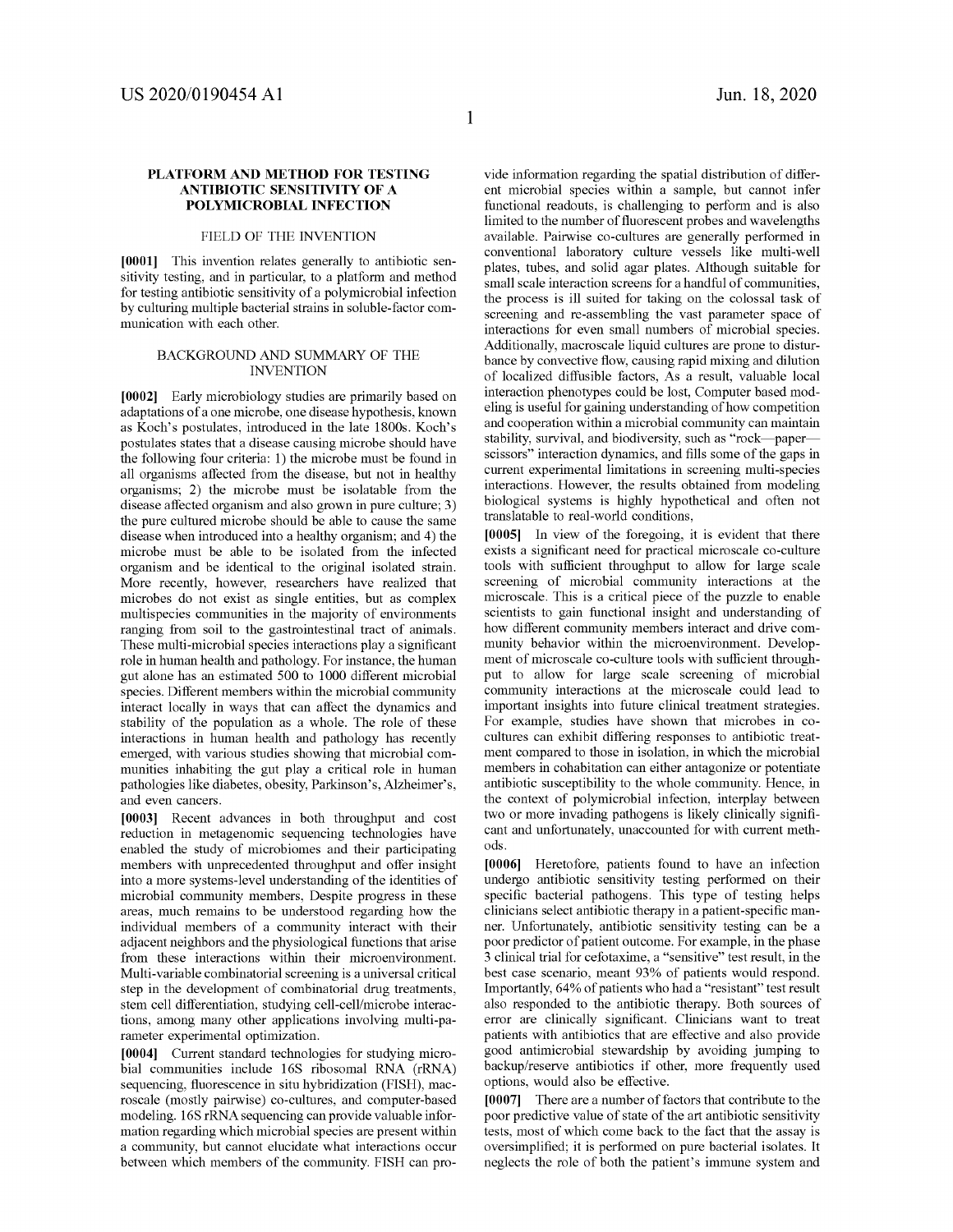**2** 

the role other nearby pathogens may play. In the context of polymicrobial infection, interplay between two or more invading pathogens is likely clinically significant and unfortunately, unaccounted for with current methods.

**[0008]** Therefore, it is a primary object and feature of the present invention to provide a platform and method for testing antibiotic sensitivity of a polymicrobial infection by culturing multiple bacterial strains in soluble-factor communication with each other.

**[0009]** It is a further object and feature of the present invention to provide a platform and method for testing antibiotic sensitivity of a polymicrobial infection that provides a large number of combinations with high throughput within a small scale to allow for detection of diffusionlimited interaction events.

**[0010]** It is a still further object and feature of the present invention to provide a platform and method for testing antibiotic sensitivity of a polymicrobial infection that possesses a simple and high content data readout.

**[0011]** It is a still further object and feature of the present invention to provide a platform is and method for testing antibiotic sensitivity of a polymicrobial infection that is scalable in terms of both number of different members in combination and cell number of each member.

**[0012]** It is a still further object and feature of the present invention to provide a platform and method for testing antibiotic sensitivity of a polymicrobial infection that is simple and straightforward to operate and that enables the sufficient long-term culture of specific target microbes.

**[0013]** In accordance with the present invention, a platform for testing antibiotic sensitivity of a polymicrobial infection is provided. The platform includes a body defining a plurality of chambers having outlets and a well having an input. Each chamber is adapted for receiving a corresponding microbe of the polymicrobial infection therein. The well is in fluidic communication with the outlets of the plurality of chambers and is well adapted for receiving a selected antibiotic therapy therein. The selected antibiotic therapy received in the well fluidically connects each of chambers such that microbes received in the plurality of chambers are in soluble factor contact.

**[0014]** The body further includes a permeable membrane disposed between the outlets of the plurality of chambers and the input of the well. Preferably, the permeable membrane is a porous polycarbonate membrane. The body also includes upper and lower surfaces. Each of the plurality of chambers has an opening communicating with the upper surface of the body. The well is partially defined by a closed surface within the body. The closed surface is generally parallel to the lower surface of the body. A well inlet extends between the closed surface of the well and the lower surface of the body. The well inlet allows for access to the well for loading the selected antibiotic therapy therein. An air outlet also extends between the closed surface of the well and the lower surface of the body. The air outlet allows for the purging of air from the well during the loading of the selected antibiotic therapy therein.

**[0015]** In accordance with a further aspect of the present invention, a platform for testing antibiotic sensitivity of a polymicrobial infection is provided. The platform includes a body defining a plurality of sets of chambers and a plurality of wells. Each set of is chambers has a plurality of chambers adapted for receiving microbes of the polymicrobial infection therein. Each well is associated with a corresponding set of chambers. An input of the well is in fluidic communication with the outlets of the plurality of chambers in the corresponding set of chambers. Each well is adapted for receiving a selected antibiotic therapy wherein the selected antibiotic therapy received in the well fluidically connects the plurality of chambers in the corresponding set of chambers such that microbes received in the plurality of chambers in the corresponding set of chambers are in soluble factor contact.

**[0016]** The body further includes a permeable membrane disposed between the outlets of the plurality of chambers of the plurality of sets of chambers and the inputs of corresponding wells of the plurality of wells. The permeable membrane is a porous polycarbonate membrane. The body includes upper and lower surfaces. Each of the plurality of chambers of the plurality of sets of chambers has an opening communicating with the upper surface of the body. Each well of the plurality of wells is partially defined by a closed surface within the body. The closed surface of each well is generally parallel to the lower surface of the body.

**[0017]** The body further includes a plurality of well inlets and a plurality of air outlets. Each well inlet extends between the closed surface of a corresponding well and the lower surface of the body and allows access to the corresponding well for loading the selected antibiotic therapy therein. Each air outlet extends between the closed surface of the corresponding well and the lower surface of the body and allows for the purging of air from the corresponding well during the loading of the selected antibiotic therapy therein.

**[0018]** In accordance with a still further aspect of the present invention, a method for testing antibiotic sensitivity of a polymicrobial infection is provided. The method includes the steps of providing microbes of the polymicrobial infection in corresponding chambers of a plurality of chambers and loading a selected antibiotic therapy in a well so as to fluidically connect each of chambers such that microbes provided in the plurality of chambers are in soluble factor contact. The interaction of the selected antibiotic therapy and the microbes is then observed.

**[0019]** A permeable membrane may be positioned between outlets of the plurality of chambers and an input to the well. The permeable membrane is a porous polycarbonate membrane. Each of the plurality of chambers has an opening communicating with the atmosphere and the well is interconnected to the atmosphere with a well inlet. The well inlet allows for access to the well for loading the selected antibiotic therapy therein. The well may also be interconnected to the atmosphere with an air outlet. The air outlet allows for the purging of air from the well during the loading of the selected antibiotic therapy therein.

## BRIEF DESCRIPTION OF THE DRAWINGS

**[0020]** The drawings furnished herewith illustrate a preferred construction of the present invention in which the above advantages and features are clearly disclosed as well as others which will be readily understood from the following description of the illustrated embodiment.

**[0021]** In the drawings:

**[0022]** FIG. **1** is an isometric view of a microfluidic device including a platform for effectuating a method in accordance with the present invention;

**[0023]** FIG. **2** is a top plan view of the platform of FIG. **1;**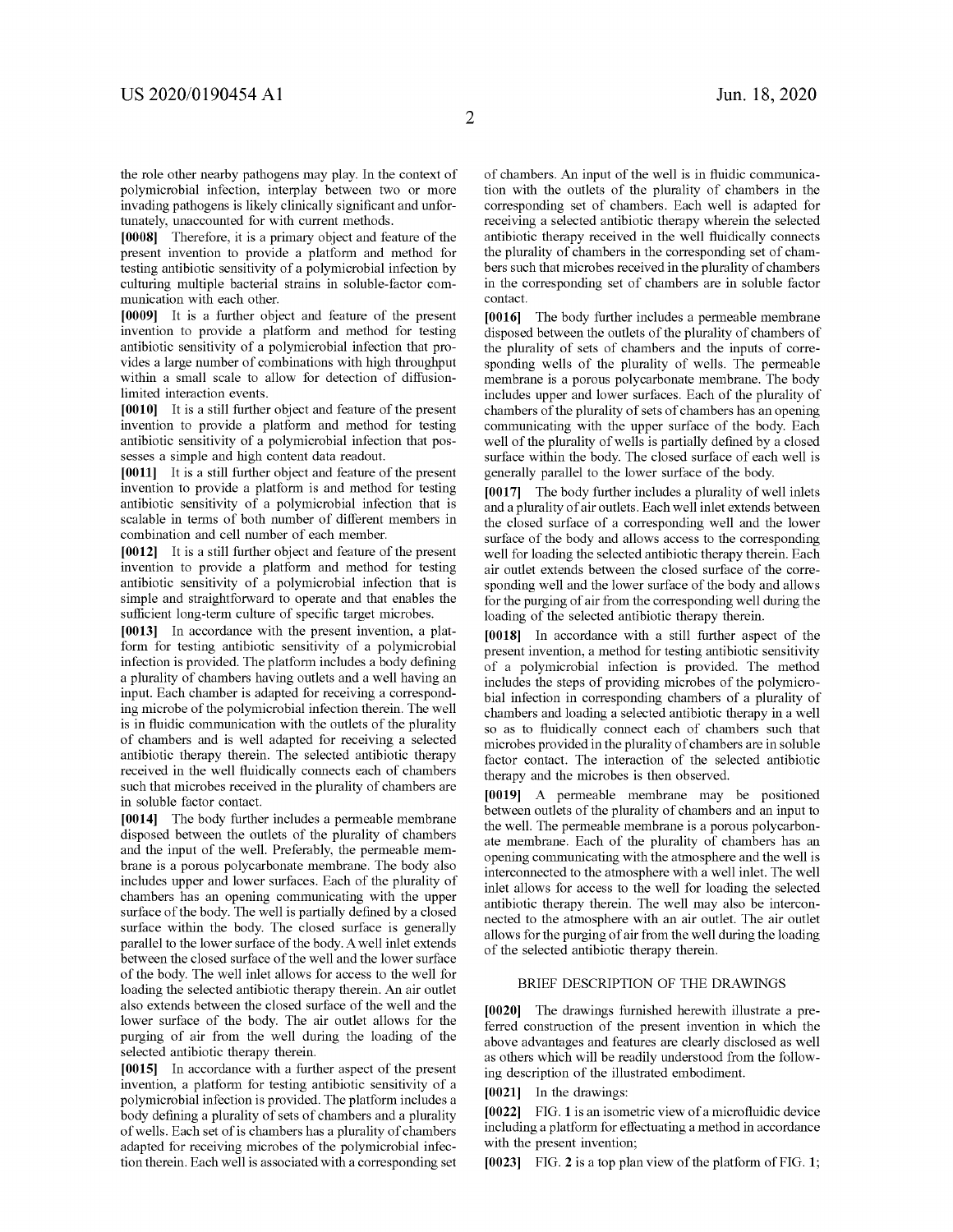**[0024]** FIG. *2a* is a schematic, top plan view of the rnicrofluidic device of FIG. **1** expanded to include an increased higher number of multiplexing chambers;

**[0025]** FIG. *2b* is a schematic, top plan view of the microfluidic device of FIG. **1** expanded in a single direction to include an increased higher number of multiplexing chambers;

**[0026]** FIG. **3** is a cross-sectional view of the platform taken along line **3-3** of FIG. **2;** 

**[0027]** FIG. **4** is a cross-sectional view of the platform taken along line **4-4** of FIG. **2;** 

**[0028]** FIG. **5** is a cross-sectional view of the platform taken along line **5-5** of FIG. **2;** 

**[0029]** FIG. **6** is an isometric view of an alternate embodiment of a microfluidic device including a plurality of platforms for effectuating a method in accordance with the present invention; is FIG. **7** is an exploded view of the microfluidic device of FIG. **6;** 

**[0030]** FIG. **8** is a top plan view of a first layer of the microfluidic device of FIG. **6;** 

**[0031]** FIG. *Sa* is a top plan view of an alternate construction of a first layer of the microfluidic device of FIG. **6;** 

**[0032]** FIG. **9** is a cross-sectional view of the first layer of the microfluidic device taken along line **9-9** of FIG. **8;** 

**[0033]** FIG. *9a* is a cross-sectional view of the first layer of the rnicrofluidic device taken along line *9a-9a* of FIG. *Sa;*  **[0034]** FIG. **10** is a top plan view of a second layer of the rnicrofluidic device of FIG. **6;** 

**[0035]** FIG. **11** is a cross-sectional view of the second layer of the microfluidic device taken along line **11-11** of FIG. **10;** and

**[0036]** FIGS. **12a-12d** are a plurality of schematic views showing sequential steps performed with the platform of FIG. **6** to effectuate the methodology of the present invention.

#### DETAILED DESCRIPTION OF THE DRAWINGS

**[0037]** Referring to FIGS. **1-2,** a microfluidic device in accordance with the present invention is generally designated by the reference numeral **10.** Microfluidic device **10**  may be formed from polystyrene (PS) or polydimethylsiloxane (PDMS), however, other materials are contemplated as being within the scope of the present invention. In the depicted embodiment, microfluidic device **10** includes base **12** having first and second ends **14** and **16,** respectively, and first and second sides **18 and 20,** respectively. First and second ends **14** and **16,** respectively, and first and second sides **18** and **20,** respectively, of base **12** define the outer periphery of base **12.** The outer periphery of base **12**  interconnects upper and lower surfaces **22** and **24,** respectively.

**[0038]** As hereinafter described, microfluidic device **10**  defines platform **26** for effectuating a method of multivariable combinational screening is accordance with the present invention. It is noted that microfluidic device **10** may include additional platforms **26** provided therein for effectuating the methodology in after described, without deviation from the scope of the present invention. Referring to FIGS. **2-4,** in the depicted embodiment, platform **26**  includes a vertical common well **28** extending along a corresponding axis **27** into base **12** from upper surface **22**  thereof. Common well **28** is defined by a generally cylindrical side wall **30** having an upper edge **32** intersecting upper surface **22** of base **12** so as to define opening **34.**  Lower edge **36** of side wall **30** defines outlet **38** of common well **28.** 

**[0039]** Platform **26** further includes an array of multiplexing chambers **40** extending radially outward from axis **27**  and communicating with exit **38** of common well **28.** In the depicted embodiment, six (6), generally triangular multiplexing chambers **42a-42/** are provided in base **12.** As hereinafter described, each multiplexing chamber *42a-42f* is identical in structure and configuration. As such, the following description of multiplexing chamber *42a* is understood to describe multiplexing chambers **42b-42/** as if fully described herein.

**[0040]** Multiplexing chamber *42a* is generally triangular in shape and is defined by first sidewall **44** lying in a first plane, a second sidewall **46** lying in a second plane and third sidewall **48** lying in a third plane. First, second and third sidewalls **44, 46 and 48,** respectively, depend from upper, generally planar, chamber surface **49** and intersect lower surface **24** of base **12** at corresponding lower terminal edges *44a, 46a* **and** *48a,* respectively. It can be appreciated that lower edges *44a, 46a* and *48a* of first, second and third sidewalls **44, 46 and 48,** respectively, lie in a common plane with lower surface **24** of base **12** and define opening **51.**  First, second and third sidewall **44, 46 and 48,** respectively, have a common width and, for reasons hereinafter described, first, second and third sidewall **44, 46** and **48,** respectively, have a generally equal length L. Hence, multiplexing chamber *42a* has an equilateral triangular configuration. The first and second planes, respectively, are provided at an angle of approximately 60 degrees to each other and intersect each other along a line, thereby defining first vertex **52** of the triangular configuration of multiplexing chamber *42a.* It can be appreciated that first vertex **52** is adjacent to axis **27.**  Similarly, the first and third planes, respectively, are provided at an angle of approximately 60 degrees to each other and intersect each other along a line, thereby defining second vertex **56** of the triangular configuration of multiplexing chamber *42a.* Second and third planes, respectively, are provided at an angle of approximately 60 degrees to each other and intersect each other along a line, thereby defining third vertex **60** of the triangular configuration of multiplexing chamber *42a.* 

**[0041]** As best seen in FIG. **2,** it understood that second vertex **56** of each multiplexing chamber *42a-42f* is adjacent to third vertex **60** of an adjacent multiplexing chamber *42a-42f* In other words, second vertex **56** of multiplexing chamber *42a* is adjacent to third vertex **60** of adjacent multiplexing chamber **42/;** second vertex **56** of multiplexing chamber **42/** is adjacent to third vertex **60** of adjacent multiplexing chamber **42e;** second vertex **56** of multiplexing chamber **42e** is adjacent to third vertex **60** of adjacent multiplexing chamber *42d;* second vertex **56** of multiplexing chamber *42d* is adjacent to third vertex **60** of adjacent multiplexing chamber **42c;** second vertex **56** of multiplexing chamber **42c** is adjacent to third vertex **60** of adjacent multiplexing chamber *42b;* and second vertex **56** of multiplexing chamber *42b* is adjacent to third vertex **60** of adjacent multiplexing chamber *42a.* 

**[0042]** Platform **26** further includes a plurality of variable wells **64** provided in base **12.** Variable wells **64** extend into base **12** from upper surface **22** thereof along corresponding axes at a location which overlaps second vertices **56** of each multiplexing chamber 42a-42f (e.g. multiplexing chamber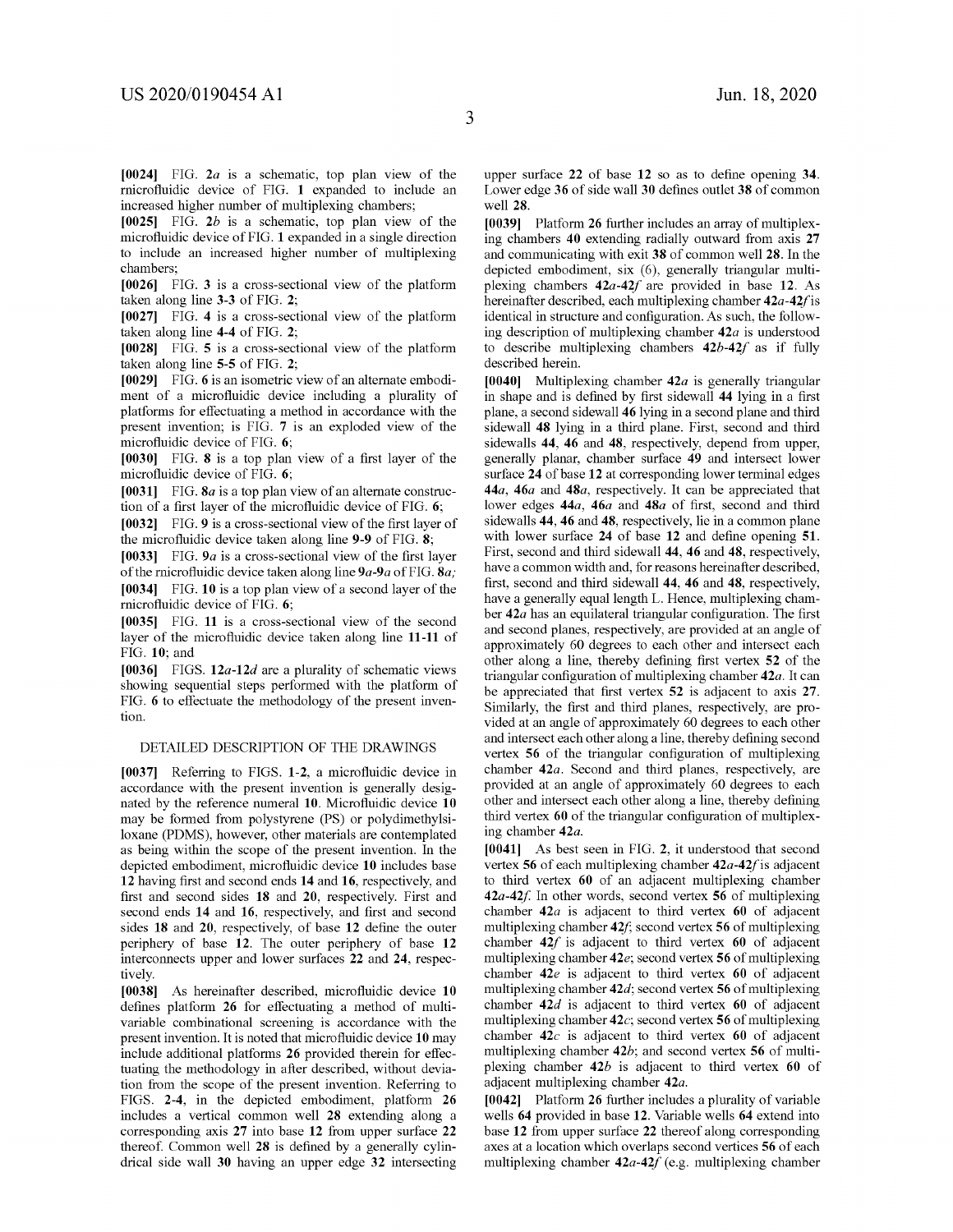**42a)** and third vertices **60** of the multiplexing chamber **42a-42f** adjacent thereto (e.g. multiplexing chamber **42f**). As best seen in FIGS. **3-5,** each variable well **64** is defined by a generally cylindrical side wall **66** having an upper edge **68**  intersecting upper surface **22** of base **12** so as to define opening **70.** Lower edge **72** of side wall **66** of each variable well **64** defines an outlet **74** having sufficient diameter to communicate with two adjacent multiplexing chambers *42a-* $42f$  (e.g. multiplexing chambers  $42a$  and  $42f$ ). It is contemplated to provide a semi-permeable membrane between outlets **74** of variable wells **64** and corresponding multiplexing chambers **42a-42/** to prevent direct liquid mixing/crosstalk between via convective flow between variable wells **64**  and corresponding multiplexing chambers  $42a-42f$ .

**[0043]** In operation, it is intended for platform **26** to be utilized for the multiplex analysis of the interaction of three variables within a single chamber (e.g., multiplexing chambers 42a-42f). By way of example, multiplexing chambers *42a-42f* may be filled through opening **51** with a desired media, such as a solution, gel, or the like. A fixed or first variable "experimentee" is loaded in common well **28** so as to pass into each multiplexing chamber *42a-42f* though outlet **38** thereof. The fixed variable "experimentee" may take the form of a microbe, a cell species, a drug or antibiotic, a soluble factor or another factor. In addition, each variable well **64** may be loaded with a different "experimenting" variable which passes into the two multiplexing chambers **42a-42/with** which outlet **74** of variable well **64** communicates. The different "experimenting" variables may take the form of various microbes, cells, drugs, antibiotics, soluble factors or other factors. In this way, a user may simply and easily observe the interaction of the experimentee and experimenting variables within each of the multiplexing chambers  $42a-42f$ . It can be appreciated that platform **26** enables high-throughput screening of three interacting variables within a single multiplexing chamber *42a-42f* at a time with simplicity in readout.

**[0044]** Further, it is noted that due to configuration of the plurality of multiplexing chambers **42a-42f,** namely, the equilateral triangular configuration, the first, second and third vertices **52, 56** and **60,** respectively, of each of the plurality of multiplexing chambers **42a-42/** are an equal distance apart, thereby allowing for the variables loaded into common well **28** and variable wells **64** to contribute equally in terms of interaction distance therebetween. Since the triangle is the most basic unit that can define a planar surface, the interaction network may be scaled out in both the x and y dimensions, as compared to a linear 2-way interaction network which is confined to only one dimension at a time in terms of geometrical design. Further, by utilizing a triangular configuration, a multiplexing chamber *42a-42f*  may be joined to an adjacent multiplexing chamber *42a-42f*  along a single side thereof which, in turn, allows the two adjacent multiplexing chambers **42a-42/** to share two wells, but have a single well isolated from the adjacent multiplexing chamber. This allows for a 3-factorial but single variable comparison between any two (2) neighboring triangular multiplexing chambers. It can be appreciated that microfluidic device **10** may be used to screen drug combinations that exert highest potency, find transcription factor combinations that show the highest stem cell differentiation efficiency, elucidate cell-cell or microbe interactions mechanisms, optimize chemical factors for cell culture, and multi-cell/organ drug metabolism.

**[0045]** By way of example, it can be understood that device **10** is amenable to solid culture and liquid culture or a combination of both. More specifically, for solid culture of prokaryotic cells (such as bacteria), variable wells **64** and multiplexing chambers **42a-42/** may be filled with a warm agar solution including culture media (for example, Luria Broth (LB), Tryptic Soy Broth (TSB), Mueller Hinton Broth (MHB), or the like). The warm agar solution is allowed to solidify at room temperature or lower, e.g. 4° C. Device 10 filled with the agar solution can be stored for an extended period of time before use. Thereafter, bacteria may be inoculated by pipetting a bacteria solution onto the solid agar surface at opening **51** of a corresponding multiplexing chamber *42a-42f* and thereafter cultured therein with device **10** facing either up or down. The experimenting variables such as drugs, antibiotics, other soluble factors or cells are added to device **10** via pipetting the solution on the solid agar surface at openings **70** of variable wells **64** and allowing the solution to absorb/diffuse therein.

**[0046]** For solid culture of eukaryotic cells (such as mammalian cells), variable wells **64** and multiplexing chambers **42a-42/** can be filled as heretofore described with a hydrogel solution (such as collagen, matrigel, polyethylene glycol (PEG) gels, or the like) including culture media (such as Dulbecco's Modified Eagle's medium (DMEM), Roswell Park Memorial Institute medium (RPMI), or the like) and allowed to solidify to form a gel matrix. Cells may be premixed with the gel and loaded together into device **10** or seeded on top of the solidified gel matrix at opening **51** of a corresponding multiplexing chamber *42a-42f* and/or openings **70** of variable wells **64.** 

**[0047]** For a mixed culture of eukaryotic cells and prokaryotic cells, a first portion of variable wells **64** may be loaded with eukaryotic cell-compatible gels such as collagen, is matrigel, PEG gels, or the like, while a second portion of variable wells **64** may be loaded with prokaryotic cell-compatible gels such as agar. It is noted that for this "mixed gel" type of culture, one gel has to be fully solidified prior to adding the other gel to prevent the mixing thereof. **[0048]** For a mixed solid and liquid co-culture system, either variable wells **64** or multiplexing chambers **42a-42/**  may be preloaded as heretofore described with a solid gel matrix prior to loading a liquid media in order to prevent direct liquid convection between variable wells **64.** In other words, either variable wells **64** or multiplexing chambers **42a-42/** can receive the solid gel matrix, but the solid gel matrix has to be loaded first and allowed to solidify prior to loading the liquid media. For example, for a solid prokaryotic cell co-culture with eukaryotic cells in liquid, variable wells **64** are first loaded with a solid agar gel, followed by adding liquid eukaryotic cell culture media into multiplexing chambers 42*a*-42*f*. The eukaryotic cells are then seeded into multiplexing chambers **42a-42** including liquid cell culture media, while the prokaryotic cells are seeded on top of the solid agar matrix at openings **70** in variable wells **64** and allowed to adhere.

**[0049]** It is noted that the experimenting variables such as drugs, antibiotics, other soluble factors can be added to variable wells **64** in a variety of ways. As noted above, if variable wells **64** are preloaded with a solid culture gel such as agar or collagen, then the experimenting variable can be added on top of the solid culture gel at opening 70 of a corresponding variable well **64** and allowed to absorb or diffuse into the solid culture gel. Alternatively, an experi-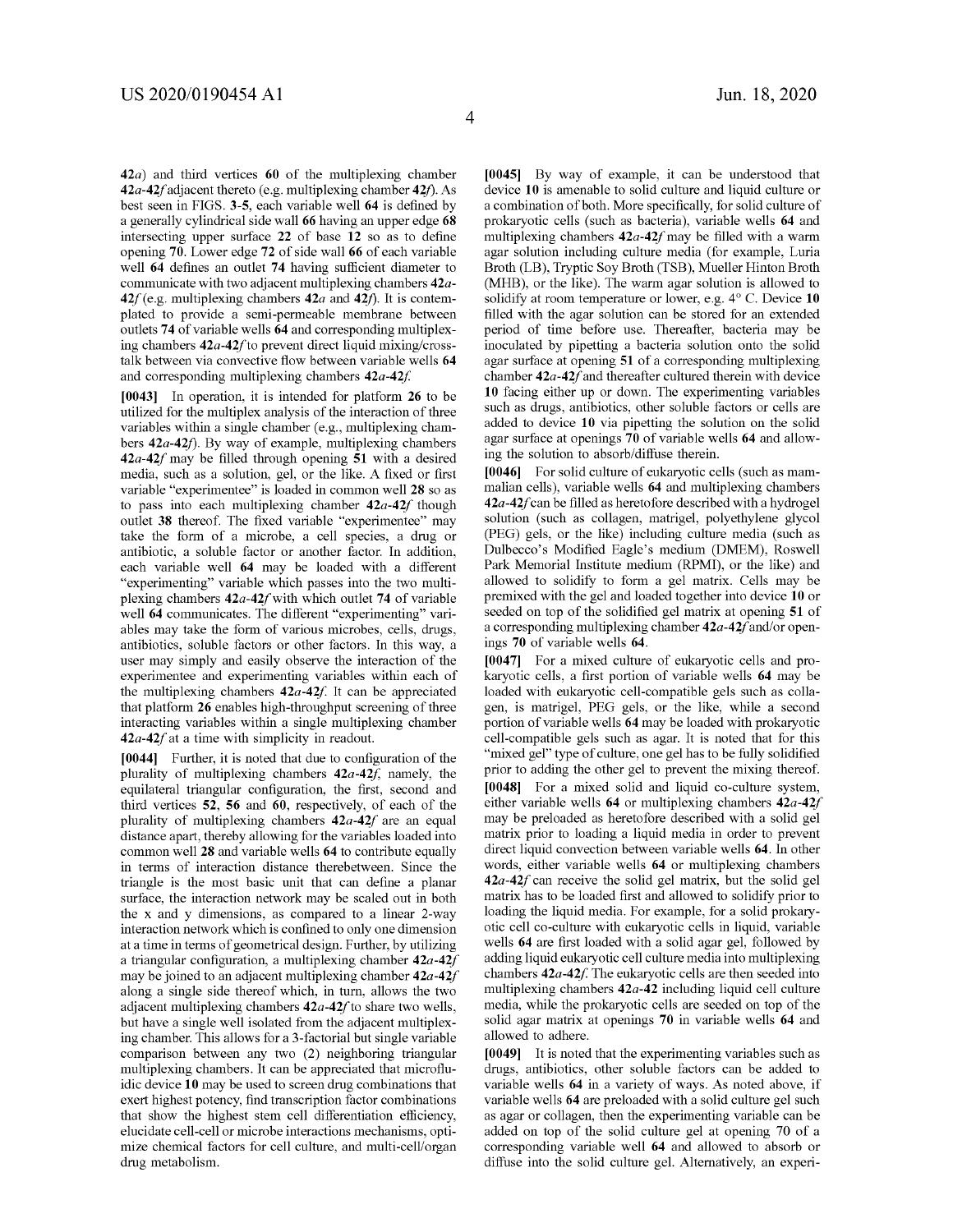menting variable or variables may be mixed with the liquid gel solution prior to loading in a corresponding variable well **64.** Thereafter, the mixture may be loaded into the corresponding variable well **64.** The experimenting variableinfused gels can be stored for an extended period of time without cross-contamination/mixing as long as the corresponding multiplexing chambers **42a-42/** are left empty and not filled with liquid or solid media. In this manner, diffusion of the experimenting variable into the corresponding multiplexing chamber  $42a-42f$  is only initiated upon the adding of liquid/solid media into the corresponding multiplexing chamber *42a-42f* 

**[0050]** If variable wells **64** are filled with a liquid media/ reagent such as phosphate-buffered saline (PBS), LB or DMEM, the experimenting variables may be added to a corresponding variable well **64** by pipetting the experimenting variables into the liquid media. However, such liquid media are less amenable to long term storage and transportation when received with device **10.** In order to overcome this limitation, the liquid media and/or the experimenting variables may be dried by desiccation or lyophilization inside device **10** after loading. After drying, the dried liquid media inside variable wells **64** can be stored for an extended period of time without cross-contamination/mixing therebetween as long as corresponding multiplexing chambers *42a-42f* are left empty and not filled with a liquid or a solid media. To "re-activate" the dried liquid media, water or other liquid/solid media solutions may be added to a corresponding variable well **64** to re-dissolve the liquid media therein. As described above, diffusion into multiplexing chambers **42a-42/** is only initiated upon the filing of multiplexing chambers **42a-42/with** a liquid/solid media.

**[0051]** It is contemplated to affix a removable membrane to upper surface **22** of base **12** which overlaps openings **70**  to variable wells **64** to isolate the media inside variable wells **64** from the external embodiment during storage. Similarly, a removable membrane may be affixed to lower surface **24**  of base **12** which overlaps openings **51** to multiplexing chambers **42a-42/** to further isolate the dried liquid media inside variable wells **64** from the external embodiment during storage.

**[0052]** Referring to FIGS. *2a-2b,* using the design principles of the microfluidic device **10** described above, it can be appreciated that the scale of platform **26** may be expanded to include a higher number of variable wells **64**  and multiplexing chambers, generally designated by the reference numeral **42.** By way of example, platform **26** may be expanded to provide for a scaled-out symmetrical hexagonal design, FIG. *2a* or scaled-out in a single direction, FIG. *2b.* It can be appreciated that multiplexing chambers **42**  are identical in structure to microfluidic chambers **42a-42f,**  and as such, the prior description of microfluidic chamber *42a* is understood describe multiplexing chamber **42** as if fully described herein. The choice of the configuration depends on the scale of the experiment (number of combinations required) and the distance of interactions in question.

**[0053]** Referring to FIG. **7,** an alternate embodiment of a microfluidic device in accordance with the present invention is generally designated by the reference numeral **100.** As hereinafter described, microfluidic device **100** incorporates multiple platforms **101** for testing the antibiotic sensitivity of a polymicrobial infection. Microfluidic device **100**  includes first and second layers **102** and **104,** respectively, FIG. **7.** Referring to FIGS. **7-9,** first layer **102** is formed from a polymeric material (e.g., polystyrene) and includes upper and lower surfaces **106** and **108,** respectively, interconnected by first and second ends **110 and 112,** respectively, and first and second sides **114** and **118,** respectively. A plurality of wells **120** are provided in upper surface **106.** In the depicted embodiment, the plurality of wells **120** are arranged in two rows and seven columns. However, the number and arrangement of the plurality of wells **120** in upper surface **106** of first layer **102** may be varied without deviating from the scope of the present invention.

**[0054]** Each of the plurality of wells **120** includes an opening **122** communicating with upper surface **106** of first layer **102** and is defined by a generally planer lower surface **124** spaced from upper surface **106** of first layer **102** by a sidewalls **126a-126d** and generally parallel to lower surface **108** of first layer **102.** In the depicted embodiment, sidewalls **126a-126d** have identical depths D and identical widths W. However, the depths and widths of sidewalls **126a-126d**  may be varied without deviating from the scope of the present invention. In addition, sidewall **126a** and sidewall **126c** are generally parallel to each other and perpendicular to sidewalls **126b** and **126d.** Similarly, sidewall **126b** and sidewall **126d** are generally parallel to each other and perpendicular to sidewalls **126a** and **126c.** As described, well **120** has a generally square configuration in crosssection. A media inlet **128** extends between lower surface **124** of each of the plurality of wells **120** and lower surface **108** of first layer **102** at a location adjacent the intersection of sidewalls **126a and 126b.** In addition, an air outlet **130**  extends between lower surface **124** of the plurality of wells **120** and lower surface **108** of first layer **102** at a location adjacent the intersection of sidewalls **126a** and **126b.** 

**[0055]** Referring to FIG. *9a,* an alternate construction of the plurality of wells in first layer **102** is generally designated by the reference numeral **120a.** Each of the plurality of wells **120a** includes an opening **122a** extending through first layer **102.** Opening **122a** has a first end **123** communicating with upper surface **106** of first layer **102** and a second end **125** communicating with lower surface **108** of first layer **102.** Sidewalls **127a-127d** define opening **122a**  and are generally perpendicular to upper and lower surfaces **106 and 108,** respectively, of first layer **102.** It is contemplated for sidewalls 127a-127d have identical depths D and identical widths W. However, the depths and widths of sidewalls **127a-127d** may be varied without deviating from the scope of the present invention. In addition, sidewall **127** *a*  and sidewall **127c** are generally parallel to each other and perpendicular to sidewalls **127b and 127d.** Similarly, sidewall **127b** and sidewall **127d** are generally parallel to each other and perpendicular to sidewalls **127a and 127c.** As described, each of the plurality of wells **120a** has a generally square configuration in cross-section.

**[0056]** Referring to FIGS. **7 and 10-11,** second layer **104**  is formed from a polymeric material (e.g., polystyrene) and includes upper and lower surfaces **132** and **134,** respectively, interconnected by first and second ends **136 and 138,** respectively, and first and second sides **140** and **142,** respectively. A plurality of sets **144** of chambers **146a-146d** extend through second layer **104** between the upper and lower surfaces **132** and **134,** respectively, thereof. It is in intended for the number of the plurality of sets **144** of chambers **146a-146d** in second layer **104** to correspond to the number of the plurality of wells **120** in upper surface **106** of first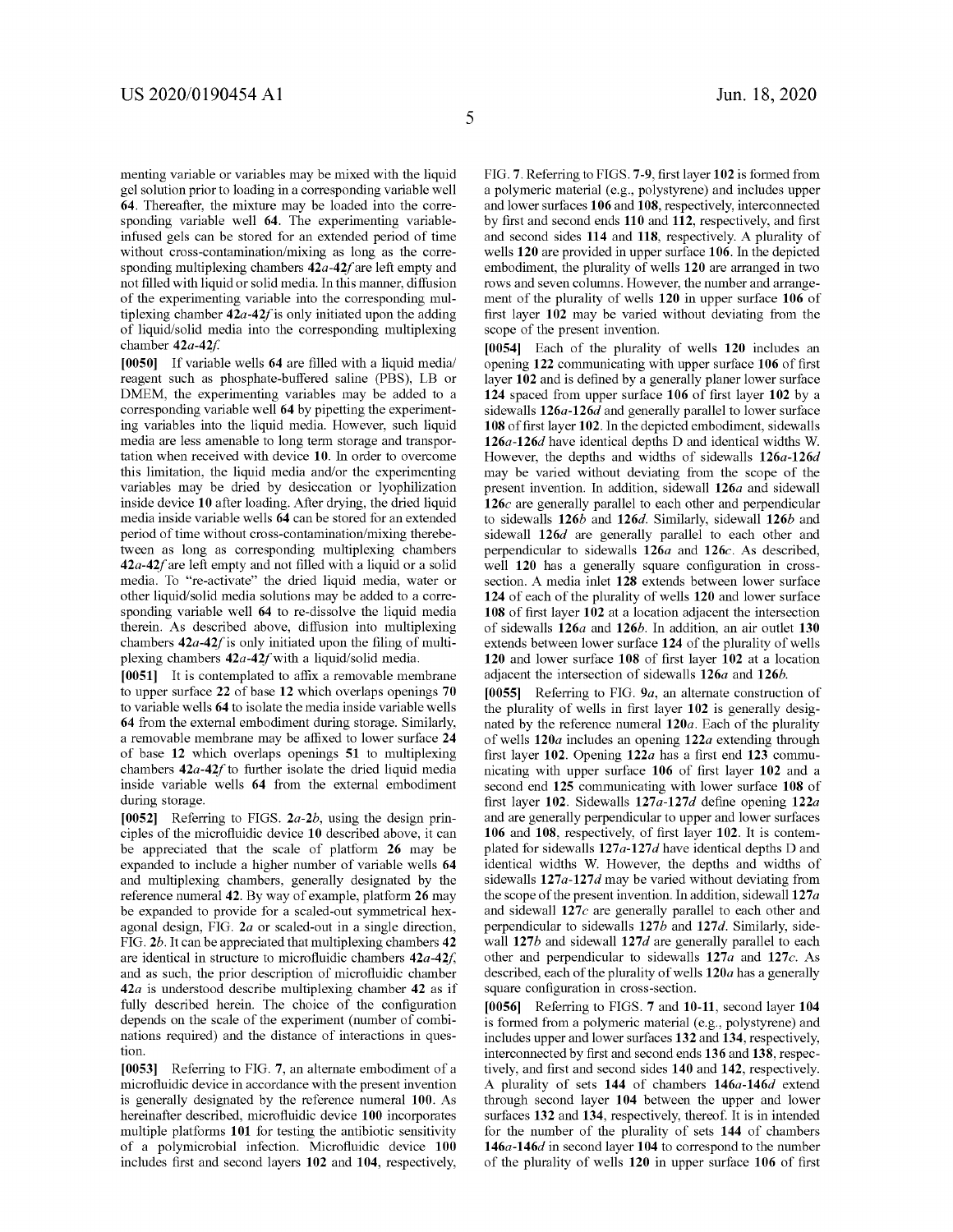layer **102.** As such, in the depicted embodiment, the plurality of sets **144** of chambers **146a-146d** are arranged in two rows and seven colunms.

**[0057]** In the depicted embodiment, each set **144** of chambers **146a-146d** includes four chambers **146a-146d** of identical configuration and proportion arranged in two rows and two columns. However, the number and configuration of chambers **146a-146d** may be varied, as desired. Further, in view of the foregoing, it can be understood that the description of chamber **146a** hereinafter provided describes chambers **146b-146d** as if fully described herein. Chamber **146a**  includes an upper opening **148** communicating with upper surface **132** of second layer **104** and a lower opening **150**  communication with lower surface **134** of second layer **104.**  Sidewalls **154a-154d** extending between upper surface **132**  and lower surface **134** of second layer **104** so as to define chamber **146a.** Sidewalls **154a-154d** have identical depths **Dl** and identical widths **Wl.** In addition, sidewall **154a** and sidewall **154c** are generally parallel to each other and perpendicular to sidewalls **154b and 154d.** Similarly, sidewall **154b** and sidewall **154d** are generally parallel to each other and perpendicular to sidewalls **154a and 154c.** 

**[0058]** In order to construct platform **101** of microfluidic device **100,** first and second layers **102** and **104,** respectively, are positioned such that lower surface **134** of second layer **104** is directed at upper surface **106** of first layer **102,**  FIG. **7.** Permeable membrane **160** is positioned between lower surface **134** of second layer **104** is directed at upper surface **106** of first layer **102.** By way of example, permeable membrane **160** may take the form of a 0.2 micrometer (um) porous polycarbonate membrane. Thereafter, first and second layers **102** and **104,** respectively, are bonded together in any conventional manner such that first and second ends **136**  and **138,** respectively, and first and second sides **140** and **142,** respectively, of second layer **104** are aligned with first and second ends **110 and 112,** respectively, and first and second sides **114** and **118,** respectively, of first layer **102,**  thereby capturing permeable member **160** therebetween.

**[0059]** With first and second layers **102** and **104,** respectively, bonded together as heretofore described, each set **144**  of chambers **146a-146d** is aligned with a corresponding one of the plurality of wells **120,** FIGS. **6** and **12a-12d,** or alternatively, with one of the plurality of wells **120a,** FIGS. *Sa* and *9a.* With each set **144** of chambers **146a-146d**  aligned with a corresponding one of the plurality of wells **120,** sidewalls **154a** of chambers **146a** and **146b** of each set **144** of chambers **146a-146d** are generally co-planar with sidewall **126a** of a corresponding well **120** of each of the plurality of wells **120;** sidewalls **154b** of chambers **146b** and **146c** of each set **144** of chambers **146a-146d** are generally co-planar with sidewall **126b** of a corresponding well **120** of each of the plurality of wells **120;** sidewalls **154c** of chambers **146c** and **146d** of each set **144** of chambers **146a-146d**  are generally co-planar with sidewall **126c** of a corresponding well **120** of each of the plurality of wells **120;** and sidewalls **154d** of chambers **146d and 146a** of each set **144**  of chambers **146a-146d** are generally co-planar with sidewall **126d** of a corresponding well **120** of each of the plurality of wells **120.** Permeable member **160** separates each set **144** of chambers **146a-146d** for a corresponding well **120** of each of the plurality of wells **120.** 

**[0060]** Alternatively, with each set **144** of chambers **146a-146d** is aligned with a corresponding one of the plurality of wells **120a,** sidewalls **154a** of chambers **146a** and **146b** of each set **144** of chambers **146a-146d** are generally co-planar with sidewall 127*a* of a corresponding well 120*a* of each of the plurality of wells **120a;** sidewalls **154b** of chambers **146b** and **146c** of each set **144** of chambers **146a-146d** are generally co-planar with sidewall **127b** of a corresponding well **120a** of each of the plurality of wells **120a;** sidewalls **154c** of chambers **146c** and **146d** of each set **144** of chambers **146a-146d** are generally co-planar with sidewall **127c** of a corresponding well **120a** of each of the plurality of wells **120a;** and sidewalls **154d** of chambers **146d** and **146a** of each set **144** of chambers **146a-146d** are generally co-planar with sidewall **127d** of a corresponding well **120a**  of each of the plurality of wells **120a.** Permeable member **160** separates each set **144** of chambers **146a-146d** for a corresponding well **120a** of each of the plurality of wells **12a.** 

**[0061]** In operation, different microbes are provided in each chamber **146a-146d** of each set **144** of chambers **146a-146d.** The microbes may take the form of bacteria, viruses, fungi, yeasts, parasites, antibiotics or a combination thereof. By way of example, different bacterial strains (e.g., bacterial strains **162** and **164** in FIGS. **12a-12d)** may be provided or cultured in media **166** in each chamber **146a-146d** of each set **144** of chambers **146a-146d.** For example, a small volume  $(10 \mu L)$  of four samples of bacterial strains from the same patient may be provided or cultured individually in each chamber **146a-146d.** Permeable membrane **160** is specifically chosen so that media **166** from chambers **146a-146d** of each set **144** of chambers **146a-146d** does not flow through permeable membrane **160** into a corresponding well **120 or 120a** when the corresponding well **120 or 120a**  is empty (in other words, filled with air), FIGS. **12a and 12b.**  When utilizing the plurality of wells **120,** each of the plurality of wells **120** may be filled through media inlets **128**  with different medias, e.g., different antibiotic medias, collectively designated by the reference numeral **168,** FIG. **12c.**  It can be appreciated that microfluidic device **100** may be flipped upside down to facilitate filling of the plurality of wells **120** given that the surface tension of media **166** in chambers **146a-146d** of each set **144** of chambers **146a-146d** retains media **166** therein. Alternatively, wherein utilizing the plurality of wells **120a,** each of the plurality of wells **120a** may be filled through second end **125** of opening **122a** with different medias, e.g., different antibiotic medias, as heretofore described. It can be appreciated that microfluidic device **100** may be flipped upside down to facilitate filling of the plurality of wells **120a** given that the surface tension of media **166** in chambers **146a-146d** of each set **144**  of chambers **146a-146d** retains media **166** therein.

**[0062]** Once the plurality of wells **120 or 120a** with different medias **168** (e.g., different antibiotic therapies), each of the plurality of wells **120 or 120a** serves as a liquid pool that fluidically connects each of chambers **146a-146d**  of a corresponding set **144** of chambers **146a-146d** through permeable membrane **160.** For example, with well **120** filled with media **168,** bacteria **162** and **164** in chambers **146a-146d** of the corresponding set **144** of chambers **146a-146d**  will be in soluble factor contact through diffusion, FIG. **12d.**  The structure of permeable membrane **160** is intended to be efficient in preventing bacteria migration, while providing sufficiently fast diffusion. By analyzing the different media **168** in each of the plurality of wells **120 or 120a,** the susceptibility of the combination of specific bacterial pathogens cultured in chambers **146a-146d** to various antibiotic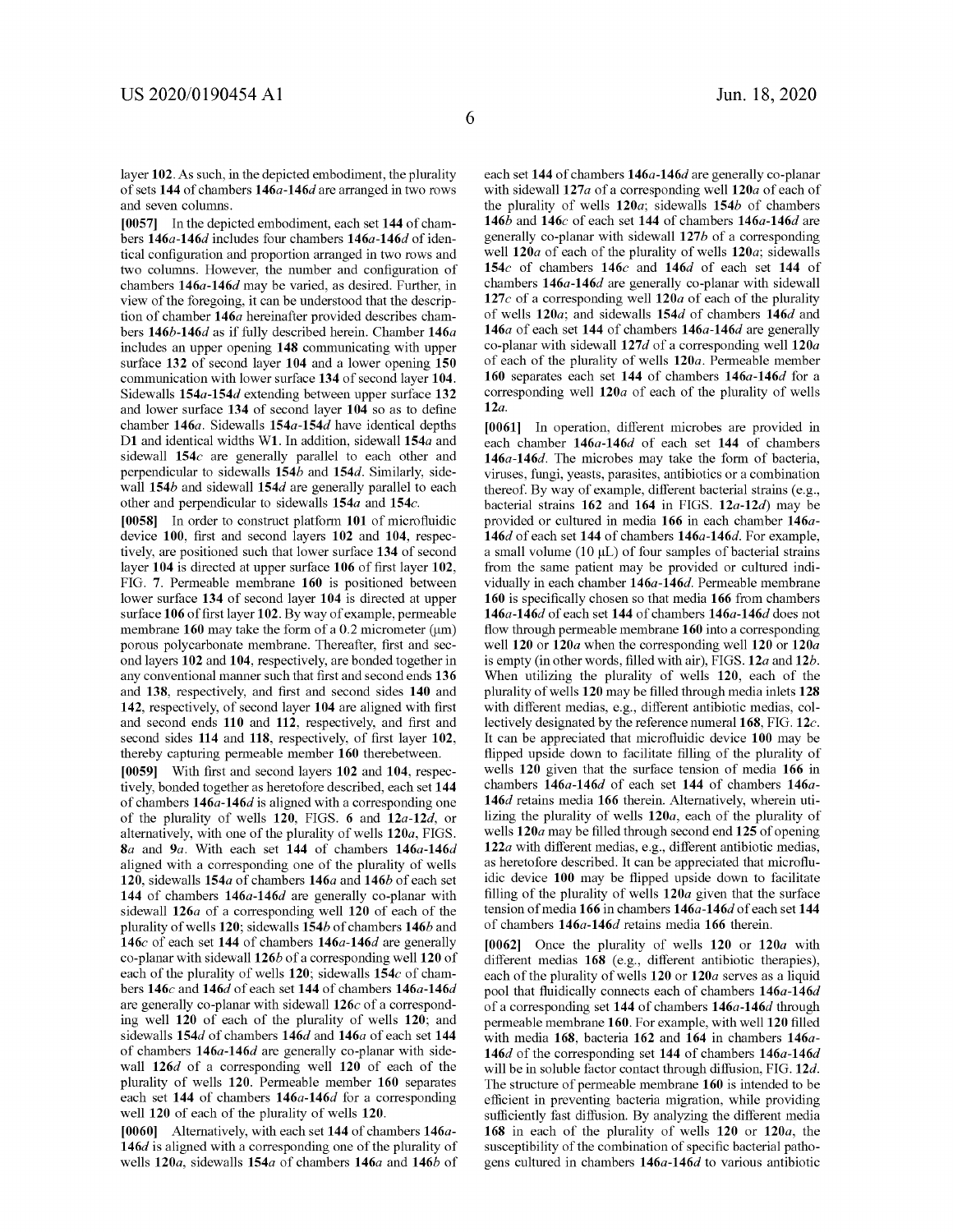therapies provided in the plurality of wells **120 or 120a** may be simply and easily assessed.

**[0063]** As described, microfluidic device **100** allows for the simultaneous testing of various antibiotic therapies to be performed on a combination of specific microbes provided in sets **144** of chambers **146a-146d.** It can be understood that the number of chambers in each set **144** of chambers **146a-146d** may be increased or decreased to correspond to the number of microbes in a desired combination. Further, it can be appreciated the open-microfluidic nature enables unique advantages in accessibility, allowing the microbes, e.g. bacteria **162** and **164,** to be easily recollected for traditional antibiotic sensitivity or antibiotic susceptibility measures or biofilm assessment.

**[0064]** Further, it is contemplated to pre-load the plurality of wells **120 or 120a** with a selected antibiotic so as to provide microfluidic device **100** as a pre-packaged kit to test different microbes, e.g., gram negative and positive bacteria, thereagainst. For example, the plurality of wells **120 or 120a**  may be preloaded with: penicillins, including amoxicillin  $+/-$  clavulanate, ampicillin  $+/-$  sulbactam, and piperacillin +/- tazobactam; cephalosporins, including cefepime, cefoxitin, cefazolin, and ceftriaxone; carbapenems, including meropenem and ertapenem; monobactams, including aztreonam; fluoroquinolones, including ciprofloxacin; aminoglycosides, including gentamicin; macrolides, including azithromycin; and others, including vancomycin, clindamycin, rifampin, trimethoprim +/- sulfamethoxazole and tetracycline. A removable membrane may be affixed lower surface **108** of first layer **102** of which overlaps openings **122a** of the plurality of wells **120a** to isolate the media within the plurality of wells **120a** from the external embodiment during storage. Similarly, a removable membrane may be affixed to upper surface **132** of second layer **104** which overlaps openings **148** of chambers **146a-146d** to further isolate the media inside the plurality of wells **120 or 120a**  from the external embodiment during storage. When using the microfluidic device **100,** any removable membranes affixed thereto may be removed thereby allowing a user to load different microbes in each chamber **146a-146d** of each set **144** of chambers **146a-146d,** as heretofore described, to test the gram negative and positive bacteria against the pre-loaded antibiotic.

**[0065]** Various modes of carrying out the invention are contemplated as being within the scope of the following claims particularly pointing out and distinctly claiming the subject matter, which is regarded as the invention.

We claim:

**1.** A platform for testing antibiotic sensitivity of a polymicrobial infection, comprising:

a body defining:

- a plurality of chambers having outlets, each chamber adapted for receiving a corresponding microbe of the polymicrobial infection therein; and
- a well having an input in fluidic communication with the outlets of the plurality of chambers, the well adapted for receiving a selected antibiotic therapy therein;

wherein the selected antibiotic therapy received in the well fluidically connects each of chambers such that microbes received in the plurality of chambers are in soluble factor contact.

**2.** The platform of claim **1** wherein the body further includes a permeable membrane disposed between the outlets of the plurality of chambers and the input of the well.

**3.** The platform of claim **2** wherein the permeable membrane is a porous polycarbonate membrane.

**4.** The platform of claim **1** wherein the body includes upper and lower surfaces, each of the plurality of chambers having an opening communicating with the upper surface of the body.

**5.** The platform of claim **4** wherein the well is partially defined by a closed surface within the body, the closed surface being generally parallel to the lower surface of the body.

**6.** The platform of claim **5** wherein the body further includes a well inlet extending between the closed surface of the well and the lower surface of the body, the well inlet allowing for access to the well for loading the selected antibiotic therapy therein.

**7.** The platform of claim **6** wherein the body further includes an air outlet extending between the closed surface of the well and the lower surface of the body, the air outlet allowing for the purging of air from the well during the loading of the selected antibiotic therapy therein.

**8.** A platform for testing antibiotic sensitivity of a polymicrobial infection, comprising:

a body defining:

a plurality of sets of chambers, each set of chambers having a plurality of chambers adapted for receiving microbes of the polymicrobial infection therein; and a plurality of wells, each well:

associated with a corresponding set of chambers;

- having an input in fluidic communication with the
	- outlets of the plurality of chambers in the corresponding set of chambers; and
- being adapted for receiving a selected antibiotic therapy therein;

wherein the selected antibiotic therapy received in the well fluidically connects the plurality of chambers in the corresponding set of chambers such that microbes received in the plurality of chambers in the corresponding set of chambers are in soluble factor contact.

**9.** The platform of claim **8** wherein the body further includes a permeable membrane disposed between the outlets of the plurality of chambers of the plurality of sets of chambers and the inputs of corresponding wells of the plurality of wells.

**10.** The platform of claim **9** wherein the permeable membrane is a porous polycarbonate membrane.

**11.** The platform of claim **8** wherein the body includes upper and lower surfaces, each of the plurality of chambers of the plurality of sets of chambers has an opening communicating with the upper surface of the body.

**12.** The platform of claim **11** wherein each well of the plurality of wells is partially defined by a closed surface within the body, the closed surface being generally parallel to the lower surface of the body.

**13.** The platform of claim **12** wherein the body further includes a plurality of well inlets, each well inlet:

- between the closed surface of a corresponding well and the lower surface of the body; and
- allowing for access to the corresponding well for loading the selected antibiotic therapy therein.

**14.** The platform of claim **6** wherein the body further includes a plurality of air outlets, each air outlet: